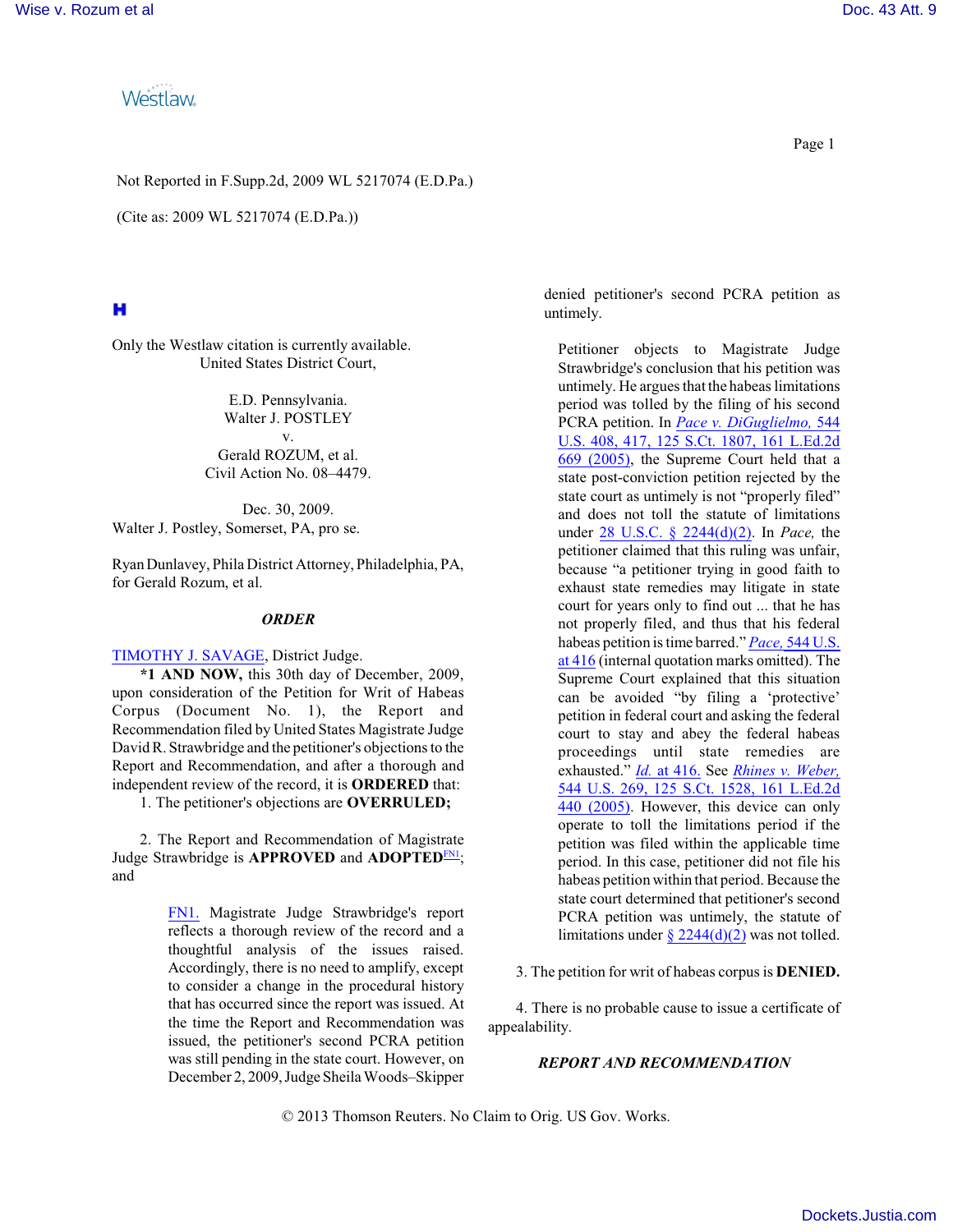(Cite as: 2009 WL 5217074 (E.D.Pa.))

[DAVID R. STRAWBRIDGE](http://www.westlaw.com/Find/Default.wl?rs=dfa1.0&vr=2.0&DB=PROFILER-WLD&DocName=0160295401&FindType=h), United States Magistrate Judge.

Before the Court for Report and Recommendation is the *pro se* petition of Walter J. Postley ("Postley" or "Petitioner") for the issuance of a writ of habeas corpus filed pursuant to 28 [U.S.C. § 2254](http://www.westlaw.com/Find/Default.wl?rs=dfa1.0&vr=2.0&DB=1000546&DocName=28USCAS2254&FindType=L). Petitioner is currently incarcerated at the State Correctional Institution in Somerset, Pennsylvania serving a sentence that arises out of a prosecution in Philadelphia County. **FIM** In his petition, he claims he received ineffective assistance of counsel; that the Commonwealth failed to meet its burden of proof; and that the trial court erred with respect to the jury instructions and what he contends was inaccurate information included in a trial court opinion. In addition, he asserts error regarding the dismissal of his PCRA petition without a hearing. In light of the fact that a second PCRA petition is still pending in the state courts, he also asks that the Court stay further consideration of his habeas petition until the conclusion of that collateral state court process. For the reasons that follow, we find that his claims are untimely and that a stay is not warranted. We recommend that his request for a stay of proceedings be denied and that his petition be dismissed.

> <span id="page-1-0"></span>[FN1.](#page-1-1) We note that while Petitioner is currently confined within the Western District of Pennsylvania, which includes Somerset County, *see* 28 [U.S.C. § 118\(c\)](http://www.westlaw.com/Find/Default.wl?rs=dfa1.0&vr=2.0&DB=1000546&DocName=28USCAS118&FindType=L&ReferencePositionType=T&ReferencePosition=SP_4b24000003ba5), venue is proper here in that his confinement grew out of a prosecution and conviction within the Eastern District of Pennsylvania. *See* [28 U.S.C. § 2241\(d\)](http://www.westlaw.com/Find/Default.wl?rs=dfa1.0&vr=2.0&DB=1000546&DocName=28USCAS2241&FindType=L&ReferencePositionType=T&ReferencePosition=SP_5ba1000067d06).

# **I . F A C T U A L A N D P R O C E D U R A L BACKGROUND**[FN2](#page-1-2)

<span id="page-1-3"></span><span id="page-1-2"></span>[FN2.](#page-1-3) In preparing this Report, we have considered Petitioner's form petition dated September 8, 2008 (Doc. No. 1) ("Pet."); Respondents' Answer to Petition for Habeas Relief, with appended exhibits, filed on April 6, 2009 (Doc. No. 7) ("Resp't Ans."); and Petitioner's Answer to Commonwealth's Response to Petition for Writ of Habeas Corpus submitted on June 2, 2009 (Doc. No. 10) ("Pet'r Reply"). We have also considered the parties' briefing with respect to the request for stay: Postley's Motion for a Stay of Proceedings (Doc.

No. 11) ("Mot. for Stay"); Respondents' Response in Opposition to Petitioner's Motion for a Stay of Proceedings (Doc. No. 12); and Petitioner's Response in Opposition to Respondent's Response to Petitioner's Motion for a Stay of Proceedings (Doc. No. 17).

<span id="page-1-1"></span>We have not had the benefit of the original and complete state court record, which is presently in the custody of the state courts pending disposition of Petitioner's second PCRA petition. However, we have concluded that the absence of the full state court record does not preclude the disposition of the present petition. The parties have provided us with copies of the Common Pleas Court and Superior Court opinions on both direct appeal and the first PCRA action, as well as the PCRA petition that Postley filed most recently that is still being adjudicated in the state court. In addition, we have reviewed the publicly-available docket sheet maintained by the Philadelphia Court of Common Pleas in No. CP–51–CR–0707461–1999, portions of which both parties also have appended to their variousfilings. *See* http://ujsportal.pacourts.us/ D o c k e t S h e e t s / C P R e p o r t . a s p x ? matterID=103960623 (last visited Nov. 20, 2009).

Postley was tried in October 2000 before a jury in the Philadelphia Court of Common Pleas in connection with a 1998 double murder. The testimony at trial showed that Postley and two co-defendants charged in connection with the crime, Tiarike Hodges and Brandon Baker, drove together to a Philadelphia pizza parlor and that Hodges and Postley then entered with their guns loaded. Hodges shot one victim in the head, and Postley killed the other with two shots to the back. Both Baker and Hodges subsequently entered guilty pleas as to the charges brought against them and Baker testified against Postley when Postley alone was tried. On October 13, 2000, a jury found himguilty of first degree murder (as to the victimhe shot), third degree murder (as to the victim Hodges shot), criminal conspiracy, and possession of an instrument of crime. The jury did not agree to impose the death penalty,

© 2013 Thomson Reuters. No Claim to Orig. US Gov. Works.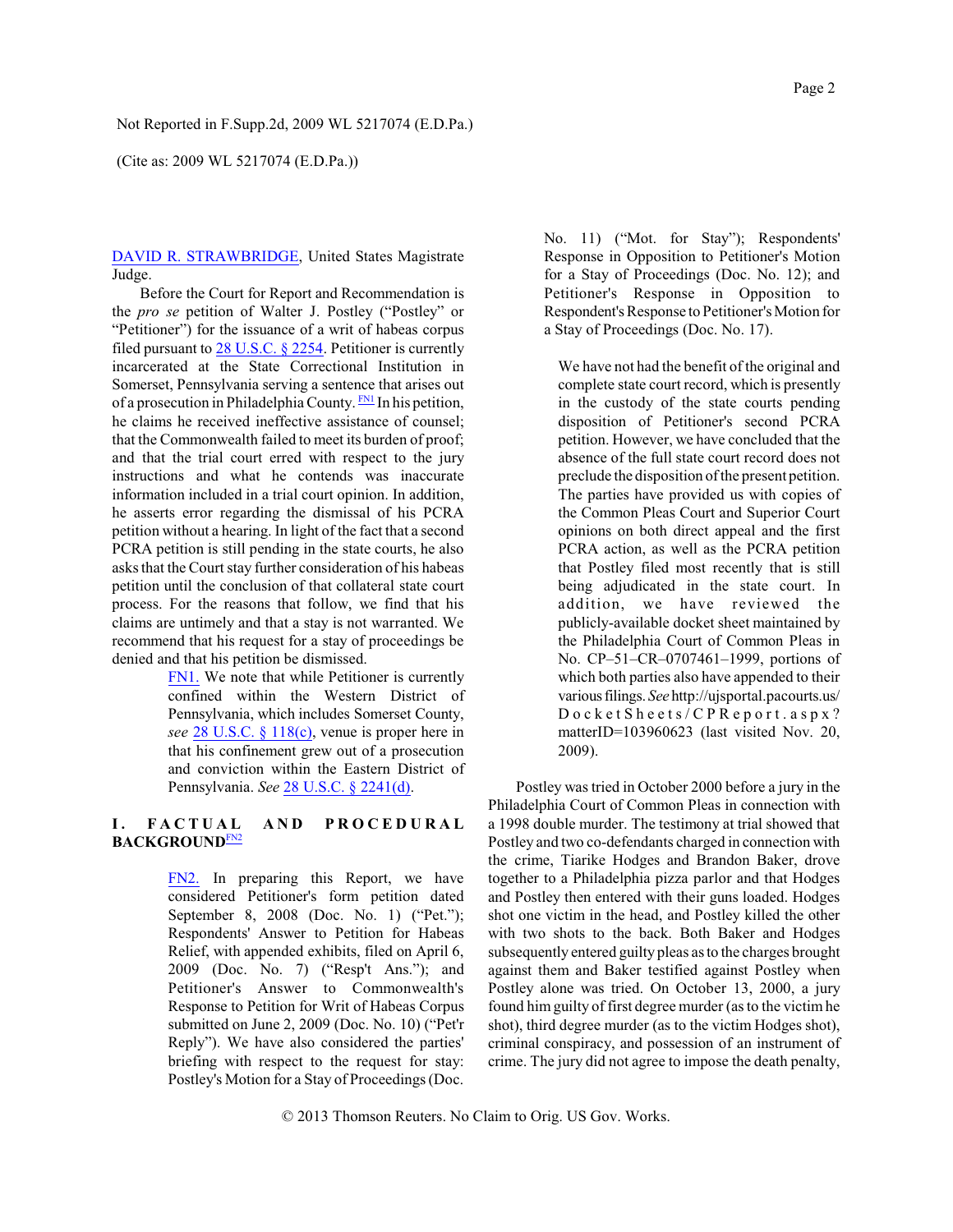(Cite as: 2009 WL 5217074 (E.D.Pa.))

and Postley was sentenced to life imprisonment for the first-degree murder conviction. Following pre-sentence investigations, the trial court judge, the Honorable Jane Cutler Greenspan, sentenced him to a consecutive term of imprisonment of 10–30 years on the third-degree murder conviction, and concurrent terms of 10–20 years for conspiracy and 2–5 years for the PIC conviction. *Commonwealth v. Postley,* No. 0746 1/3 (Phila.Ct.Comm.Pl. Feb. 15, 2001) [Resp't Ans. at Ex. A].

**\*2** Postley appealed his conviction, raising a single claim concerning the substitution of a juror that had occurred during trial. The Superior Court affirmed the conviction, *[Commonwealth v. Postley,](http://www.westlaw.com/Find/Default.wl?rs=dfa1.0&vr=2.0&DB=162&FindType=Y&SerialNum=2002433369)* [No. 261 EDA](http://www.westlaw.com/Find/Default.wl?rs=dfa1.0&vr=2.0&DB=162&FindType=Y&SerialNum=2002433369) [2001, slip op. at 3, 803 A.2d](http://www.westlaw.com/Find/Default.wl?rs=dfa1.0&vr=2.0&DB=162&FindType=Y&SerialNum=2002433369) 796 (Pa.Super.Ct. Apr. 16, [2002\)](http://www.westlaw.com/Find/Default.wl?rs=dfa1.0&vr=2.0&DB=162&FindType=Y&SerialNum=2002433369) [Resp't Ans. at Ex. B], and, on October 10, 2002, the Pennsylvania Supreme Court denied his request for *allocator. [Commonwealth v. Postley,](http://www.westlaw.com/Find/Default.wl?rs=dfa1.0&vr=2.0&DB=162&FindType=Y&SerialNum=2002646581)* [No. 213 EAL](http://www.westlaw.com/Find/Default.wl?rs=dfa1.0&vr=2.0&DB=162&FindType=Y&SerialNum=2002646581) 2002, [809 A.2d 903 \(Pa.2002\)](http://www.westlaw.com/Find/Default.wl?rs=dfa1.0&vr=2.0&DB=162&FindType=Y&SerialNum=2002646581) (table). [FN3](#page-2-0)

> <span id="page-2-5"></span><span id="page-2-4"></span><span id="page-2-1"></span><span id="page-2-0"></span>[FN3.](#page-2-1) There is no suggestion in the record or the parties' submissions that Postley sought *certiorari* in the United States Supreme Court.

On or about March 17, 2003, [FN4](#page-2-2) Petitioner filed a *pro se* application for collateral relief pursuant to Pennsylvania's Post Conviction Relief Act ("PCRA"), [42](http://www.westlaw.com/Find/Default.wl?rs=dfa1.0&vr=2.0&DB=1000262&DocName=PA42S9541&FindType=L) [Pa. Cons.Stat. Ann. § 9541](http://www.westlaw.com/Find/Default.wl?rs=dfa1.0&vr=2.0&DB=1000262&DocName=PA42S9541&FindType=L) *[et seq.](http://www.westlaw.com/Find/Default.wl?rs=dfa1.0&vr=2.0&DB=1000262&DocName=PA42S9541&FindType=L)* Counsel was appointed and filed an amended PCRA petition, **[FN5](#page-2-3)** asserting that trial counsel was ineffective in failing to object to allegedly improper comments by the prosecutor during closing argument. On December 29, 2003, after issuing a notice of its intention to dismiss the case without a hearing, the PCRA Court denied the petition on the merits. *Commonwealth v. Postley,* No. 07461/3 July Term 1999 (Phila.Ct.Comm.Pl. Dec. 29, 2003) (Greenspan, J.) [Resp't Ans. at Ex. C]. Postley waived his right to counsel and pursued an appeal *pro se.* The Superior Court affirmed the dismissal, *Commonwealth v. Postley,* 366 EDA 2004 (Pa.Super.Ct. May 15, 2007) [Resp't Ans. at Ex. D],  $\frac{FN6}{5}$  $\frac{FN6}{5}$  $\frac{FN6}{5}$ and the Pennsylvania Supreme Court again denied discretionary review. *Commonwealth v. Postley,* 320 EAL 2007, [932 A.2d 1287 \(Pa. Oct. 3, 2007\)](http://www.westlaw.com/Find/Default.wl?rs=dfa1.0&vr=2.0&DB=162&DocName=932AT2D1287&FindType=Y).

> <span id="page-2-2"></span>[FN4.](#page-2-4) In referring to the filing date of a *pro se* PCRA petition, we would ordinarily look for

evidence as to the date upon which the prisoner handed the petition to prison officials for mailing, which may be suggested by the date of postmark and/or the date of any signature on the petition. *See also [Commonwealth v. Castro,](http://www.westlaw.com/Find/Default.wl?rs=dfa1.0&vr=2.0&DB=162&FindType=Y&SerialNum=2001073941)* [766](http://www.westlaw.com/Find/Default.wl?rs=dfa1.0&vr=2.0&DB=162&FindType=Y&SerialNum=2001073941) A.2d 1283 [\(Pa.Super.Ct.2001\)](http://www.westlaw.com/Find/Default.wl?rs=dfa1.0&vr=2.0&DB=162&FindType=Y&SerialNum=2001073941) (applying the prisoner mailbox rule to PCRA petition by crediting the petitioner with having filed his petition on date of postmark). Without the benefit of the actual state court record, neither the petition itself nor the envelope in which it presumably was mailed are available to us.

The state court docket sheet lists the filing date as March 17, 2003, and the Superior Court referred to that date specifically as the filing date in its opinion disposing of the PCRA petition on appeal. *Commonwealth v. Postley,* 366 EDA 2004, slip. op. at 2 (Pa.Super.Ct. May 15, 2007). The parties in this litigation seem to have employed that date as well, without suggesting in any way that it is inaccurate. *See, e.g.,*Resp't Ans. at 4 (referring to filing date as March 17, 2003); Pet'r Reply at 2 (failing, in procedural history discussion, to indicate a filing date or to contest the characterization of his PCRA petition having been filed on March 17, 2003). Given that we ultimately conclude, as explained *infra,* that Postley's federal habeas petition is untimely by more than a month, we do not believe that any discrepancy by a few days in the filing of the PCRA petition, e.g., the difference between when Petitioner presumably handed his PCRA petition to prison officials for mailing and the date it reached its destination in the state court, is of any consequence.

<span id="page-2-6"></span><span id="page-2-3"></span>[FN5.](#page-2-5) The state court docket sheet does not reflect the filing of an amended petition, by counsel or anyone else. The opinion of Judge Greenspan (now Justice Greenspan) on behalf of the PCRA Court of December 29, 2003, however, refers to Attorney Sondra Rodriguez having filed an amended petition on July 31, 2003. *See* Resp't Ans. at Ex. C, p. 1.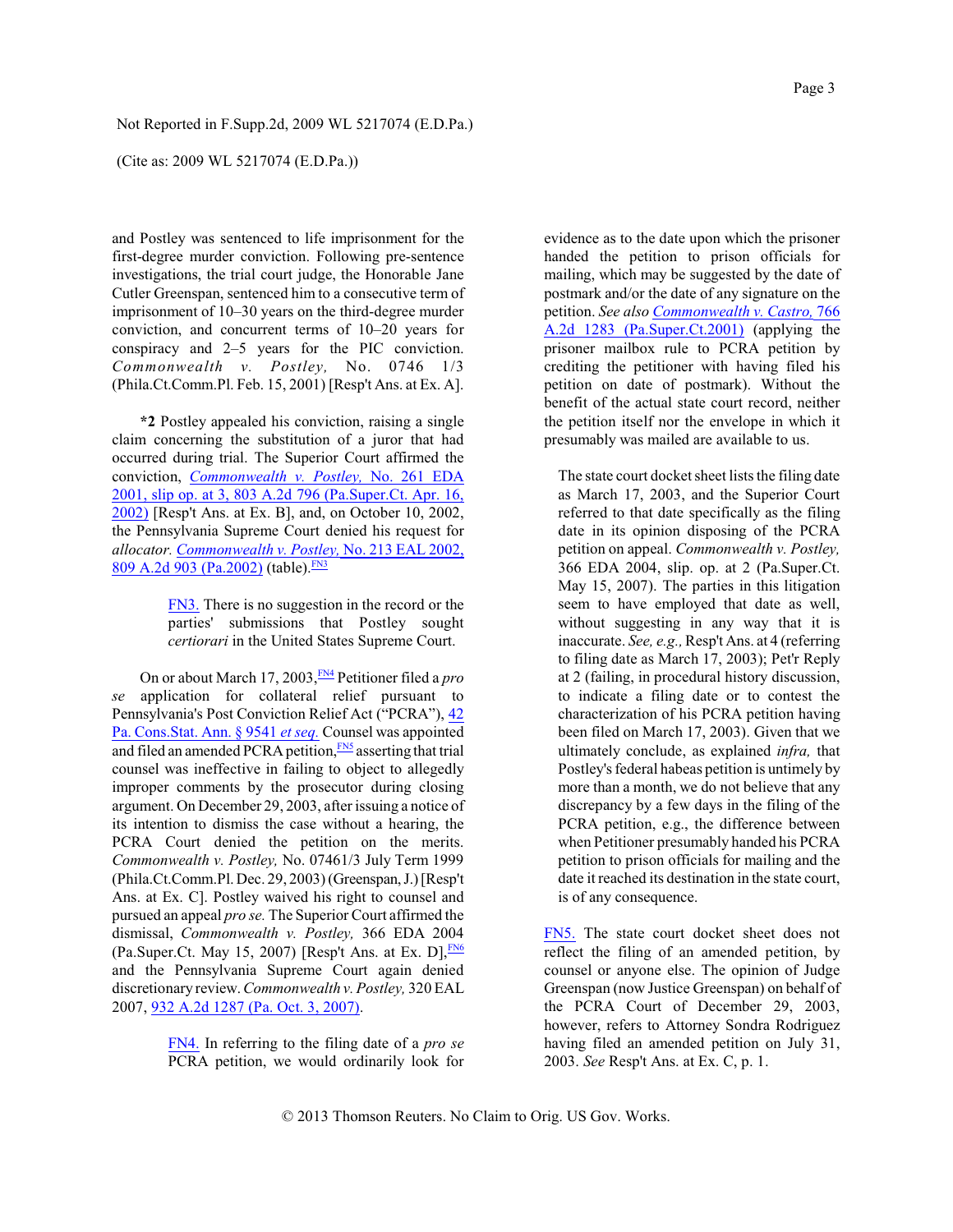(Cite as: 2009 WL 5217074 (E.D.Pa.))

<span id="page-3-0"></span>[FN6.](#page-2-6) The copy of the Superior Court opinion provided by Respondents as Exhibit D to their response to the petition is incomplete, presumably due to a clerical error. The final page included is clearly not the final page of the memorandum opinion, as it leaves off with "Following our review of the record, we agree with the above analysis by the trial court, and for the same reasons, find Postley's ineffectiveness". *See* Resp't Ans. at Ex. D (page 9 of 9). However, the opening paragraph of the memorandum opinion states conclusively, "We affirm.", and the reported decision in the table at [929 A.2d](http://www.westlaw.com/Find/Default.wl?rs=dfa1.0&vr=2.0&DB=162&DocName=929AT2D245&FindType=Y) [245](http://www.westlaw.com/Find/Default.wl?rs=dfa1.0&vr=2.0&DB=162&DocName=929AT2D245&FindType=Y) confirms that the disposition was the affirmance of the lower court's dismissal of the petition. Therefore, the fact that the copy of the opinion that was presented to us was incomplete does not impede our review of this matter.

<span id="page-3-5"></span>On or about December 3, 2007, **[FN7](#page-3-1)** Petitioner filed a second *pro se* PCRA petition. In that petition, Postley sought to raise 13 claims. [FN8](#page-3-2) (Doc. No. 12, Resp't Ex. E.) According to the state court docket, that second PCRA petition was assigned to Judge Greenspan and was in "initial review status" on May 14, 2008. *See* http://ujsportal.pa courts.us/DocketSheets/CPReport.aspx? matterID=103960623 (last visited Nov. 20, 2009). The docket does not reflect any further activity until August 14, 2009, when the Honorable Sheila Woods–Skipper apparently filed a notice of her intention to dismiss the petition pursuant to [Rule 907 of the Pennsylvania Rules of](http://www.westlaw.com/Find/Default.wl?rs=dfa1.0&vr=2.0&DB=1000262&DocName=PASTRCRPR907&FindType=L) [Criminal Procedure](http://www.westlaw.com/Find/Default.wl?rs=dfa1.0&vr=2.0&DB=1000262&DocName=PASTRCRPR907&FindType=L) . **[FN9](#page-3-3)** See id. Postley filed his response to that notice on September 3, 2009. *See id.* As confirmed by the docket, then, Petitioner's second PCRA petition is still pending in the state court.

> <span id="page-3-6"></span><span id="page-3-1"></span>[FN7.](#page-3-4) This is the date on the state court docket sheet and the date stamped on the copy of the petition that the Respondents have provided. *See* Doc. No. 12, at Resp't Ex. E ("DISTRICT ATTORNEY'S COPY" of form stamped "RECEIVED DEC 03 2007 PCRA UNIT"). The petition form does not provide a place for the petitioner to indicate either the date upon which he executed it or the date upon which he handed

the petition to prison officials for mailing. Ultimately, the precise date of this filing is of no consequence.

<span id="page-3-2"></span>[FN8.](#page-3-5) One claim repeated the single claim asserted in the prior PCRA action: that counsel was ineffective for not objecting to the prosecutor's closing statements. *See* PCRA Pet. at p. 3a, Issue No. 5. Postley did not seek to raise in the second PCRA petition the claim litigated on direct appeal concerning the propriety of the trial court's substitution of a particular juror.

<span id="page-3-3"></span>[FN9.](#page-3-6) We take judicial notice of the fact that Judge Woods–Skipper is the supervising judge of the trial court criminal division of the First Judicial District and that Judge Greenspan left the bench of the Philadelphia Court of Common Pleas due to an appointment as a justice of the Pennsylvania Supreme Court in July 2008.

<span id="page-3-9"></span><span id="page-3-8"></span><span id="page-3-4"></span>On or about September 8, 2008, approximately nine months after filing his second PCRA petition, Petitioner filed the present *pro se* petition for writ of habeas corpus.<sup>[FN10](#page-3-7)</sup> Petitioner raises five "issues" [FN11](#page-4-0) in his habeas petition: (1) ineffective assistance of counsel relating to trial counsel's failure "to raise the issue of conflicting testimony by the Commonwealth[']s witness"; (2) trial court error due to the trial court having "giv[en] its opinion of first and third degree homicide"; (3) a failure by the Commonwealth "to establish a prima facia [sic] case against the petitioner," apparently particularly with respect to conspiracy but also as to "fir[ing] any weapon or committ[ing] any crime"; (4) trial court error in its opinion on direct appeal, in which Judge Greenspan allegedly "stipulated to inaccurate information that was not provided or testified to at trial"; and (5) trial court error in dismissing the first PCRA petition without a hearing in which Postley would have had the opportunity to present evidence of and preserve the record as to trial counsel's ineffectiveness. (Pet. at  $9-9a$ .)  $\frac{FN12}{FN12}$  $\frac{FN12}{FN12}$  $\frac{FN12}{FN12}$ 

> <span id="page-3-10"></span><span id="page-3-7"></span>[FN10.](#page-3-8) Although the petition was docketed on September 15, 2008, the federal court deems a *pro se* petitioner's habeas petition filed at the moment he delivers it to prison authorities for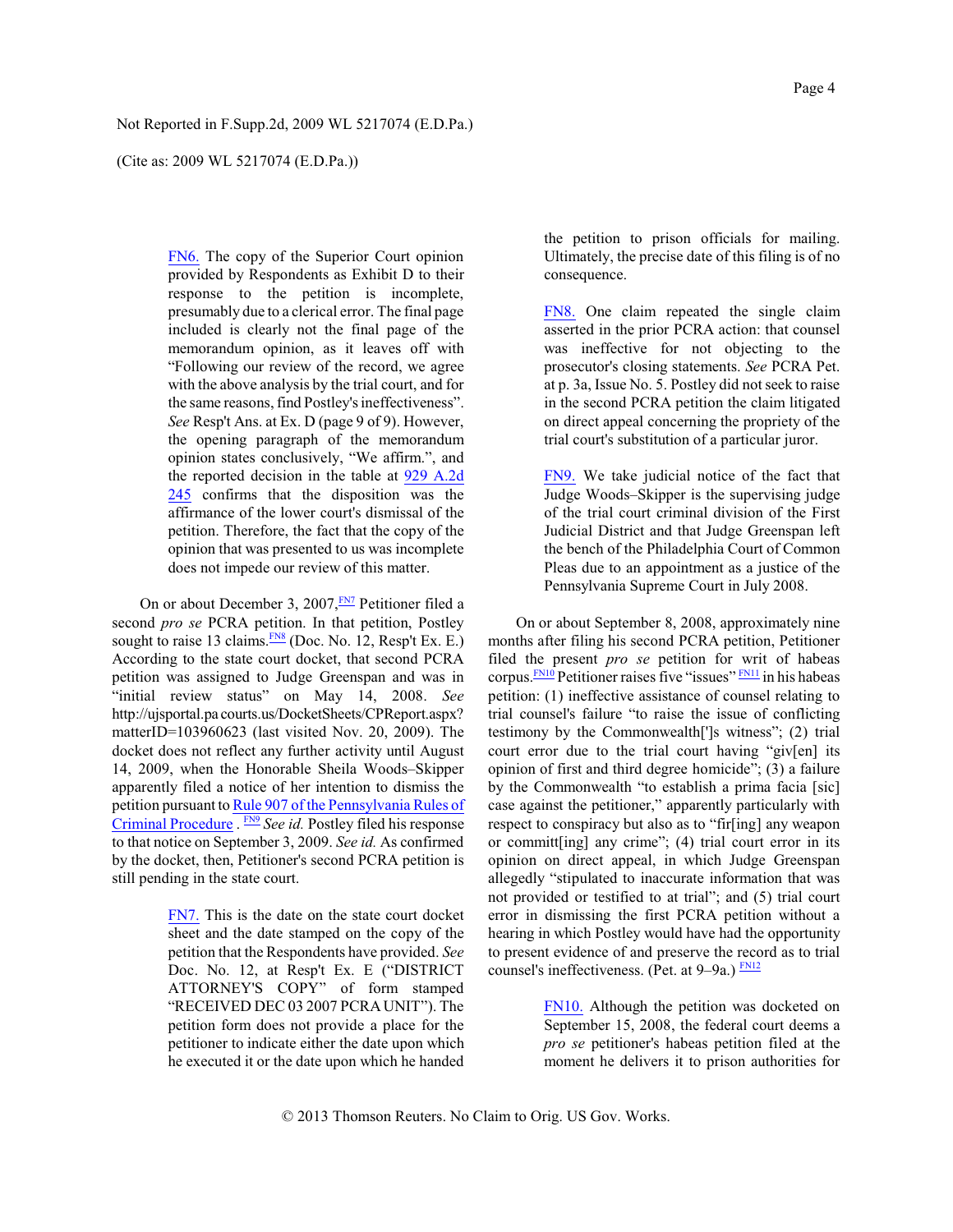(Cite as: 2009 WL 5217074 (E.D.Pa.))

mailing. *See [Burns v. Morton,](http://www.westlaw.com/Find/Default.wl?rs=dfa1.0&vr=2.0&DB=506&FindType=Y&ReferencePositionType=S&SerialNum=1998035358&ReferencePosition=113)* [134 F.3d](http://www.westlaw.com/Find/Default.wl?rs=dfa1.0&vr=2.0&DB=506&FindType=Y&ReferencePositionType=S&SerialNum=1998035358&ReferencePosition=113) 109, 113 [\(3d Cir.1998\)](http://www.westlaw.com/Find/Default.wl?rs=dfa1.0&vr=2.0&DB=506&FindType=Y&ReferencePositionType=S&SerialNum=1998035358&ReferencePosition=113) (citing *[Houston v. Lack,](http://www.westlaw.com/Find/Default.wl?rs=dfa1.0&vr=2.0&DB=708&FindType=Y&SerialNum=1988082106)* [487 U.S.](http://www.westlaw.com/Find/Default.wl?rs=dfa1.0&vr=2.0&DB=708&FindType=Y&SerialNum=1988082106) 266, [108 S.Ct. 2379, 101 L.Ed.2d 245 \(1988\)](http://www.westlaw.com/Find/Default.wl?rs=dfa1.0&vr=2.0&DB=708&FindType=Y&SerialNum=1988082106)). Petitioner dated the habeas petition September 8, 2008, and we will assume for purposes of this Report that he presented it to prison authorities on that date.

<span id="page-4-0"></span>[FN11.](#page-3-9) For reasons not apparent to us, Postley obliterated that standard language of the habeas form petition, replacing the phrases "Ground one," "Ground two," etc. with "Issue One," "Issue Two," etc. *See* Pet. at 9–10. In addition, he amalgamates several claims in each "issue," for example, alleging the denial of the effective assistance of counsel at all stages but only providing information on a failure by trial counsel to have taken a particular action. *See, e.g.,* Pet. at 9.

<span id="page-4-1"></span>[FN12.](#page-3-10) As to two of the "issues," Postley does not provide supporting facts as requested in the form but instead asks us to "[r]efer to memorandum of law." (Pet. at 9.) He did not, however, provide a memorandum of law with his petition, nor has he filed one subsequently or sought leave to file one prior to our preparation of this Report. *See also* Resp't Ans. at 1, n. 1 (noting that "Petitioner has not filed a memorandum of law explaining his claims" and citing that as one reason, along with the untimeliness of his petition, for Respondents' reservation of argument on the procedural propriety and merits of his claims); Pet'r Reply at 4 (suggesting that he "will file a Memorandum, when the Commonwealth files a proper answer" instead of "stalling").

**\*3** In their answer filed on April 6, 2009, Respondents contend that Postley's petition is untimely and must be dismissed. *See* Resp't Ans. at 1–6. On June 2, 2009, Petitioner filed a response, pointing out an error Respondents made regarding the date of a particular filing and generally asserting that his habeas petition was timely because his second PCRA petition was still pending in state court and was tolling the statute of limitations. *See* Pet'r Reply at 4. In addition, Postley filed a separate

<span id="page-4-3"></span>motion to stay proceedings and has asked the Court to hold his federal habeas petition in abeyance while he seeks to exhaust any state court relief that may be available to him through the pending second PCRA petition. $F<sub>N13</sub>$ Respondents oppose his motion, contending that Petitioner has not alleged sufficient facts to satisfy the requirements for a stay. They also contend that a stay would be futile because no further relief is available to him under the PCRA and due to the untimeliness of his habeas petition. (Doc. No. 12.) Petitioner responded to Respondents'filing on November 9, 2009, asserting that a stay is appropriate because his petition is timely and because he is properly pursuing PCRA claims in state court. The matter is ripe for review.

> <span id="page-4-2"></span>[FN13.](#page-4-3) Petitioner does not describe how the pending second PCRA petition relates to the present habeas petition in terms of an overlap of claims. However, our review of the list of issues appended to his second PCRA petition reveals some commonality. *Compare* PCRA Pet. Issue # 13 *with* Hab. Pet. Issue One; PCRA Pet. Issue # 4 *with* Hab. Pet. Issue Two; PCRA Pet. Issue # 6 *with* Hab. Pet. Issue Three; PCRA Pet. Issue # 11 *with* Hab. Pet. Issue Four; PCRA Pet. Issue # 12 *with* Hab. Pet. Issue Five.

### **II. DISCUSSION**

We first consider Postley's request for a stay of proceedings in that his request, if granted, would not permit our further evaluation of his petition until such time as he had finished exhausting any available state court remedies for those claims raised in his pending PCRA petition. We then proceed to address the challenge made by Respondents to the timeliness of Postley's habeas petition.

# **A. Request for stay**

In *[Rhines v. Weber,](http://www.westlaw.com/Find/Default.wl?rs=dfa1.0&vr=2.0&DB=708&FindType=Y&SerialNum=2006397496)* [544 U.S. 269, 125 S.Ct. 1528,](http://www.westlaw.com/Find/Default.wl?rs=dfa1.0&vr=2.0&DB=708&FindType=Y&SerialNum=2006397496) [161 L.Ed.2d 440 \(2005\)](http://www.westlaw.com/Find/Default.wl?rs=dfa1.0&vr=2.0&DB=708&FindType=Y&SerialNum=2006397496), the Supreme Court determined that a district court need not dismiss a petition that it determines contains both exhausted and unexhausted claims. The Court approved of a "stay and abey" procedure available in "limited circumstances," specifically, where there is "good cause for the petitioner's failure to exhaust his claims first in the state court."  $\frac{544}{544}$  $\frac{544}{544}$  $\frac{544}{544}$ 

[© 2013 Thomson Reuters. No Claim to Orig. US Gov. Works.](http://www.westlaw.com/Find/Default.wl?rs=dfa1.0&vr=2.0&DB=780&FindType=Y&ReferencePositionType=S&SerialNum=2006397496&ReferencePosition=277)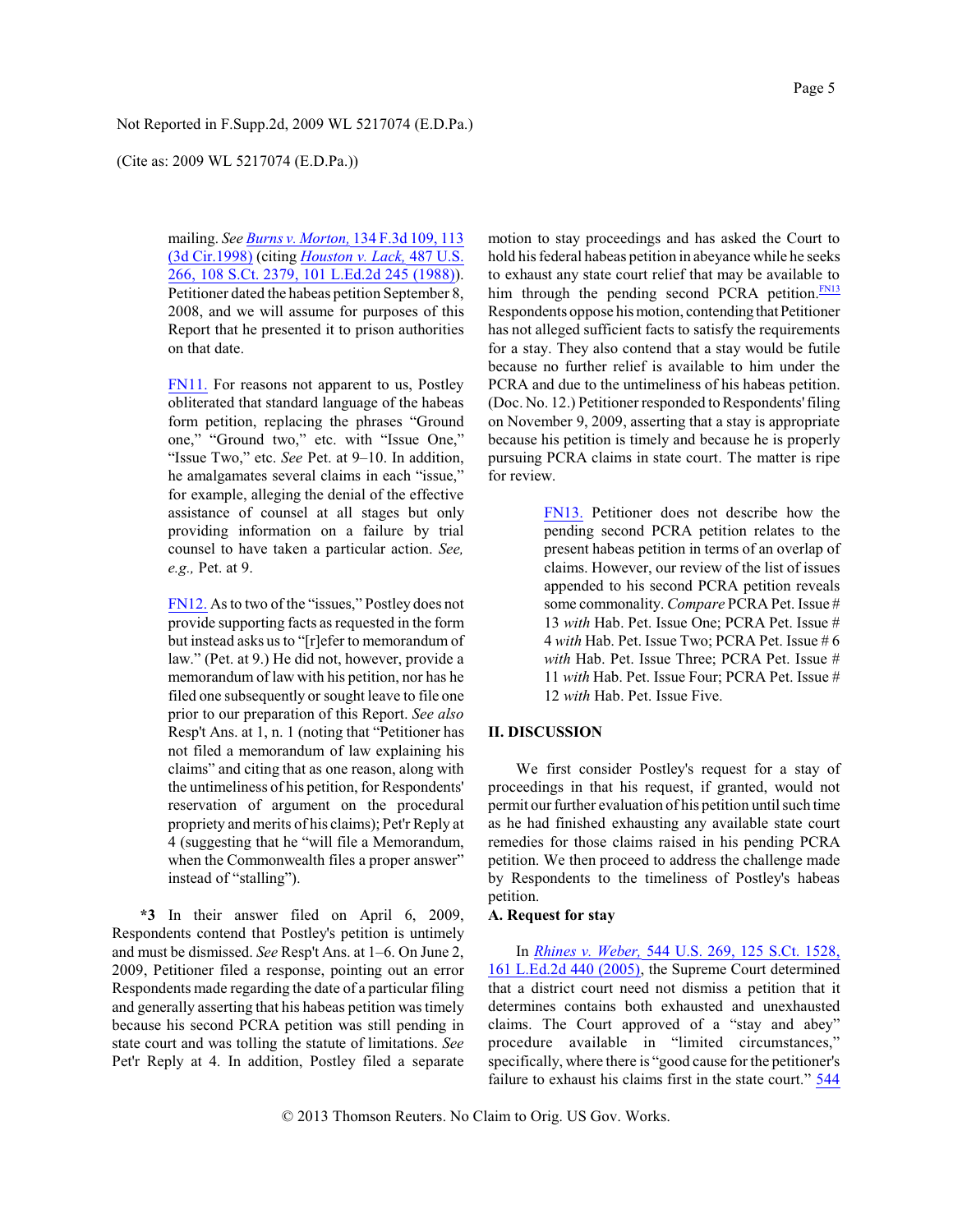(Cite as: 2009 WL 5217074 (E.D.Pa.))

U.S. at 277. *Rhines* thus permits a federal court to stay disposition as to exhausted claims contained in the habeas petition and hold it in abeyance while the petitioner completes the exhaustion process. Once the petitioner fully exhausts his claims, the district court may then lift the stay and review the petition in its entirety. *Id.* at 277–78. <mark>EN14</mark>

> <span id="page-5-1"></span><span id="page-5-0"></span>[FN14.](#page-5-1) As Respondents note in passing, *see* Doc. 12 at 6, *Rhines* was decided in the case of a "mixed petition," that is, one containing both exhausted and unexhausted claims. *See [Rose v.](http://www.westlaw.com/Find/Default.wl?rs=dfa1.0&vr=2.0&DB=708&FindType=Y&SerialNum=1982109838) [Lundy,](http://www.westlaw.com/Find/Default.wl?rs=dfa1.0&vr=2.0&DB=708&FindType=Y&SerialNum=1982109838)* 455 U.S. 509, [522, 102 S.Ct. 1198, 71](http://www.westlaw.com/Find/Default.wl?rs=dfa1.0&vr=2.0&DB=708&FindType=Y&SerialNum=1982109838) [L.Ed.2d 379 \(1982\)](http://www.westlaw.com/Find/Default.wl?rs=dfa1.0&vr=2.0&DB=708&FindType=Y&SerialNum=1982109838) (describing "mixed" petitions). In a subsequent decision, *[Pace v.](http://www.westlaw.com/Find/Default.wl?rs=dfa1.0&vr=2.0&DB=708&FindType=Y&SerialNum=2006522650) [DiGuglielmo,](http://www.westlaw.com/Find/Default.wl?rs=dfa1.0&vr=2.0&DB=708&FindType=Y&SerialNum=2006522650)* [544 U.S. 408, 125 S.Ct. 1807, 161](http://www.westlaw.com/Find/Default.wl?rs=dfa1.0&vr=2.0&DB=708&FindType=Y&SerialNum=2006522650) [L.Ed.2d 669 \(2005\)](http://www.westlaw.com/Find/Default.wl?rs=dfa1.0&vr=2.0&DB=708&FindType=Y&SerialNum=2006522650), which did *not* involve a mixed petition but rather a petition found to be untimely, the Court discussed in dicta the manner in which the stay and abey procedure might be employed to avoid harsh results preventing federal habeas review. *See [Pace,](http://www.westlaw.com/Find/Default.wl?rs=dfa1.0&vr=2.0&DB=780&FindType=Y&ReferencePositionType=S&SerialNum=2006522650&ReferencePosition=416)* 544 [U.S. at](http://www.westlaw.com/Find/Default.wl?rs=dfa1.0&vr=2.0&DB=780&FindType=Y&ReferencePositionType=S&SerialNum=2006522650&ReferencePosition=416) [416](http://www.westlaw.com/Find/Default.wl?rs=dfa1.0&vr=2.0&DB=780&FindType=Y&ReferencePositionType=S&SerialNum=2006522650&ReferencePosition=416). The Court of Appeals for the Third Circuit recently interpreted *Pace* as sanctioning the use of the stay and abey procedure in a context outside that of mixed petitions. In *[Heleva](http://www.westlaw.com/Find/Default.wl?rs=dfa1.0&vr=2.0&DB=506&FindType=Y&SerialNum=2019798670) v. [Brooks,](http://www.westlaw.com/Find/Default.wl?rs=dfa1.0&vr=2.0&DB=506&FindType=Y&SerialNum=2019798670)* 581 F.3d [187 \(3d Cir.2009\)](http://www.westlaw.com/Find/Default.wl?rs=dfa1.0&vr=2.0&DB=506&FindType=Y&SerialNum=2019798670), the court held that the district court erred in assuming that the stay and abey procedure would not be available to a petition consisting of only unexhausted claims, e.g., a petition that was not "mixed." *Heleva*, 581 F.3d at 191-92. The dissent objected that the majority's holding employed dicta from *Pace* to overrule, *sub silentio,* the 1982 *Rose v. Lundy* decision that had required dismissal of petitions containing only unexhausted claims, expressing doubt that this would have been the Supreme Court's intention in *Pace. See [id.](http://www.westlaw.com/Find/Default.wl?rs=dfa1.0&vr=2.0&FindType=Y&SerialNum=2019798670)* [at 193–97](http://www.westlaw.com/Find/Default.wl?rs=dfa1.0&vr=2.0&FindType=Y&SerialNum=2019798670) (Chagares, J., dissenting).

Postley's federal petition is not "mixed," as it contains no claims yet presented to the Superior Court but rather contains claims only presented thus far to the PCRA Court in his second PCRA petition. *See* note 13, *supra.* As Respondents have not challenged the

availability of a *Rhines* stay on this basis, however, and given that we agree with Respondents that there are other bases upon which to deny the requested stay regardless of whether "stay and abey" is available for a petition containing only unexhausted claims, we need not assess how *Heleva* might apply in the circumstances of this case.

<span id="page-5-3"></span>In his papers requesting a stay, Postley fails to cite any authority in support of his request or to even acknowledge the standard he must meet to be given a stay. *See* Doc. Nos. 11, 17. He argues only that a stay "is the appropriate action to permit [him] to pursue and exhaust these claims in the state court, and to permit him to return to this court for habeas review." (Doc. No. 17 at 3.) We agree with Respondents that a stay is inappropriate in this case in that Postley has not established good cause justifying his failure to have presented his five unexhausted claims either on direct appeal or in his first PCRA petition.<sup>[FN15](#page-5-2)</sup> As previously explained, on direct appeal, he raised only a claim as to the substitution of a juror. He could have, but did not, raise an issue as to: the trial court allegedly having "erred when it instructed the jury by giving its opinion of first and third degree homicide" (Pet. at 9, "Issue Two"); the Commonwealth allegedly having "failed to establish a prima facia [sic] case against the petitioner" (*id.,* "Issue Three"); or the trial court allegedly having "erred in [its] opinion on direct appeal" by "stipulat[ing] to inaccurate information that was not provided or testified to at trial" (*id.,* "Issue Four"). In hisfirst PCRA petition, he raised only an issue as to the alleged ineffectiveness of trial counsel for failure to have objected to allegedly improper comments made by the prosecutor during the trial's closing arguments. $\frac{FN16}{FN16}$  $\frac{FN16}{FN16}$  $\frac{FN16}{FN16}$  He could have, but did not, assert that trial counsel was ineffective for "fail[ing] to raise the issue of conflicting testimony by the Commonwealth[']s witness," (Pet. at 9, "Issue One"), nor did he raise the issues concerning the trial court or prosecutor's actions.<sup>[FN17](#page-6-1)</sup> *Commonwealth v. Postley,* No. 366 EDA 2004 at 2 n. 3 (Pa.Super.Ct. May 15, 2007).

> <span id="page-5-5"></span><span id="page-5-4"></span><span id="page-5-2"></span>[FN15.](#page-5-3) Put more precisely, perhaps, we would speak of "four" claims that could have been presented earlier. The fifth claim raised in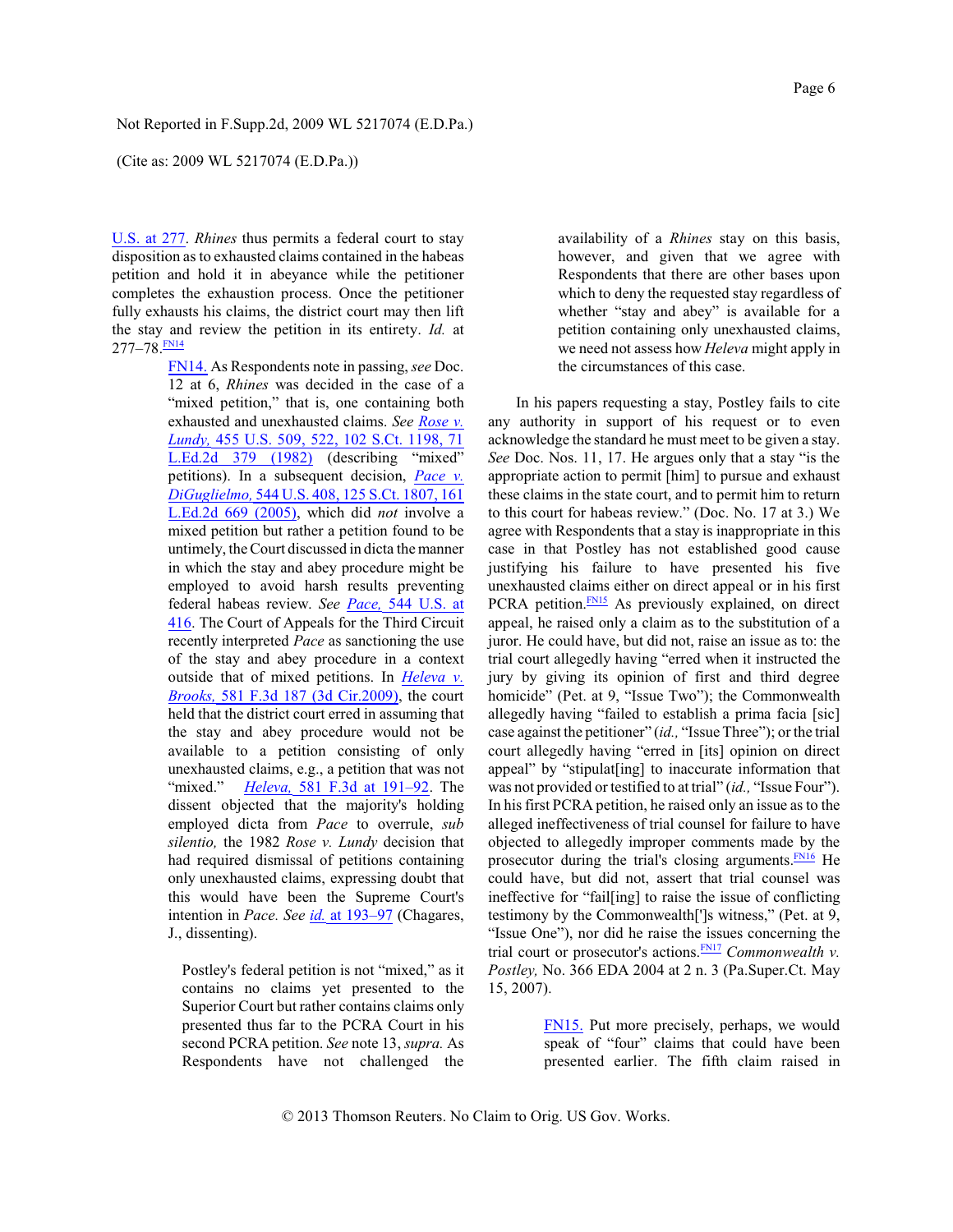(Cite as: 2009 WL 5217074 (E.D.Pa.))

Postley's habeas petition does not state a cognizable claimfor federal habeas corpus relief, as it reflects only Petitioner's complaint that the PCRA Court should not have dismissed his first PCRA petition without first holding an evidentiary hearing. Obviously such a claim could not have been presented on direct appeal or in the first PCRA action itself. However, neither is it a claim upon which this Court may grant habeas relief. *See* 28 U.S [.C. § 2254\(a\)](http://www.westlaw.com/Find/Default.wl?rs=dfa1.0&vr=2.0&DB=1000546&DocName=28USCAS2254&FindType=L&ReferencePositionType=T&ReferencePosition=SP_8b3b0000958a4) (making habeas relief available "only on the ground that [the petitioner] is in custody in violation of the Constiutiton or laws or treaties of the United States"). Postley's current incarceration is not the result of a defect in the PCRA process, nor does the PCRA process set forth at 42 [Pa. Cons.Stat. § 9541](http://www.westlaw.com/Find/Default.wl?rs=dfa1.0&vr=2.0&DB=1000262&DocName=PA42S9541&FindType=L) *[et seq.](http://www.westlaw.com/Find/Default.wl?rs=dfa1.0&vr=2.0&DB=1000262&DocName=PA42S9541&FindType=L)* create any due process right in Postley to an evidentiary hearing. *See, e.g., [Commonwealth](http://www.westlaw.com/Find/Default.wl?rs=dfa1.0&vr=2.0&DB=162&FindType=Y&ReferencePositionType=S&SerialNum=2003183152&ReferencePosition=85) v. Barbosa,* 819 A.2d 81, 85 [\(Pa.Super.Ct.2003\)](http://www.westlaw.com/Find/Default.wl?rs=dfa1.0&vr=2.0&DB=162&FindType=Y&ReferencePositionType=S&SerialNum=2003183152&ReferencePosition=85) (observing that right to evidentiary hearing is not absolute and that no hearing is necessary if PCRA Court can determine from the record that no genuine issues of material fact exist); [Pa. R.Crim. Proc.](http://www.westlaw.com/Find/Default.wl?rs=dfa1.0&vr=2.0&DB=1000262&DocName=PASTRCRPR907&FindType=L) [907\(1\)](http://www.westlaw.com/Find/Default.wl?rs=dfa1.0&vr=2.0&DB=1000262&DocName=PASTRCRPR907&FindType=L) (providing that court may give notice of intent to dismiss if it determines from the papers that "no purpose would be served by any further proceedings").

<span id="page-6-0"></span>[FN16.](#page-5-4) As stated above, Postley initiated that PCRA action *pro se,* but counsel was appointed and apparently filed an amended petition. *See Commonwealth v. Postley,* No. 07461/3, July Term 1999, at 1 (Phila.Ct.Comm.Pl. Dec. 29, 2003). Judge Greenspan's opinion resolving the first PCRA petition did not describe the claim(s) set forth in the original *pro se* petition filed in March 2003. She did, however, identify this ineffectiveness claim as having been made by appointed counsel in the amended PCRApetition that she filed on July 31, 2003. *Id.*

While we do not have before us a copy of Petitioner's *pro se* petition, we accept his characterization, in the filings that he submitted directly to this Court, that the only ground for relief raised in the first PCRA action was the ineffectiveness claim as to trial/appeal counsel for failure to have challenged the propriety of the prosecutor's closing argument. *See* Pet. at 5–6, ¶ 11(a). To the extent that Postley now claims that PCRA counsel was ineffective in not raising certain issues on PCRA review, we see no evidence that counsel in any way prevented Petitioner from raising these claims if he believed them to have merit or even that counsel was advised that Petitioner wished to bring those claims as part of his PCRA petition.

<span id="page-6-1"></span>[FN17.](#page-5-5) It appears that Postley did seek to raise additional claims that may correspond with Issues Two and Three of his federal habeas petition as part of the PCRA appeals process. The Superior Court's memorandum opinion resolving Postley's PCRA appeal refers to two additional arguments that Postley sought to make, apparently in his brief to the Superior Court: that "the trial court abused its discretion by failing to properly instruct the jury, and that the verdict was against the weight of the evidence[.]" *Commonwealth v. Postley,* No. 366 EDA 2004 at 2 n. 3 (Pa.Super.Ct. May 15, 2007). It is possible that these issues relate to "Issue Two" of the federal habeas petition, concerning trial court error in the jury instructions "by giving its opinion of first and third degree homicide" (Pet. at 9), and "Issue Three," concerning the alleged failure by the Commonwealth "to establish a prima facia [sic] case against the petitioner." (*Id.*) The Superior Court, however, found those claims to be waived both because they were not included in the PCRA petition and because Postley did not raise themon direct appeal when they could have been raised. *See Postley,* No. 366 EDA 2004 at 2 n. 3 (citing *[Commonwealth v. Lambert,](http://www.westlaw.com/Find/Default.wl?rs=dfa1.0&vr=2.0&DB=162&FindType=Y&ReferencePositionType=S&SerialNum=2002179893&ReferencePosition=240)* [568 Pa. 346,](http://www.westlaw.com/Find/Default.wl?rs=dfa1.0&vr=2.0&DB=162&FindType=Y&ReferencePositionType=S&SerialNum=2002179893&ReferencePosition=240) 797 A.2d [232, 240–41](http://www.westlaw.com/Find/Default.wl?rs=dfa1.0&vr=2.0&DB=162&FindType=Y&ReferencePositionType=S&SerialNum=2002179893&ReferencePosition=240) (Pa.2001), and waiver provision of PCRA, 42 [Pa. Cons.Stat. §](http://www.westlaw.com/Find/Default.wl?rs=dfa1.0&vr=2.0&DB=1000262&DocName=PA42S9544&FindType=L) [9544](http://www.westlaw.com/Find/Default.wl?rs=dfa1.0&vr=2.0&DB=1000262&DocName=PA42S9544&FindType=L)(b)).

**\*4** Within the second, pending PCRA petition are the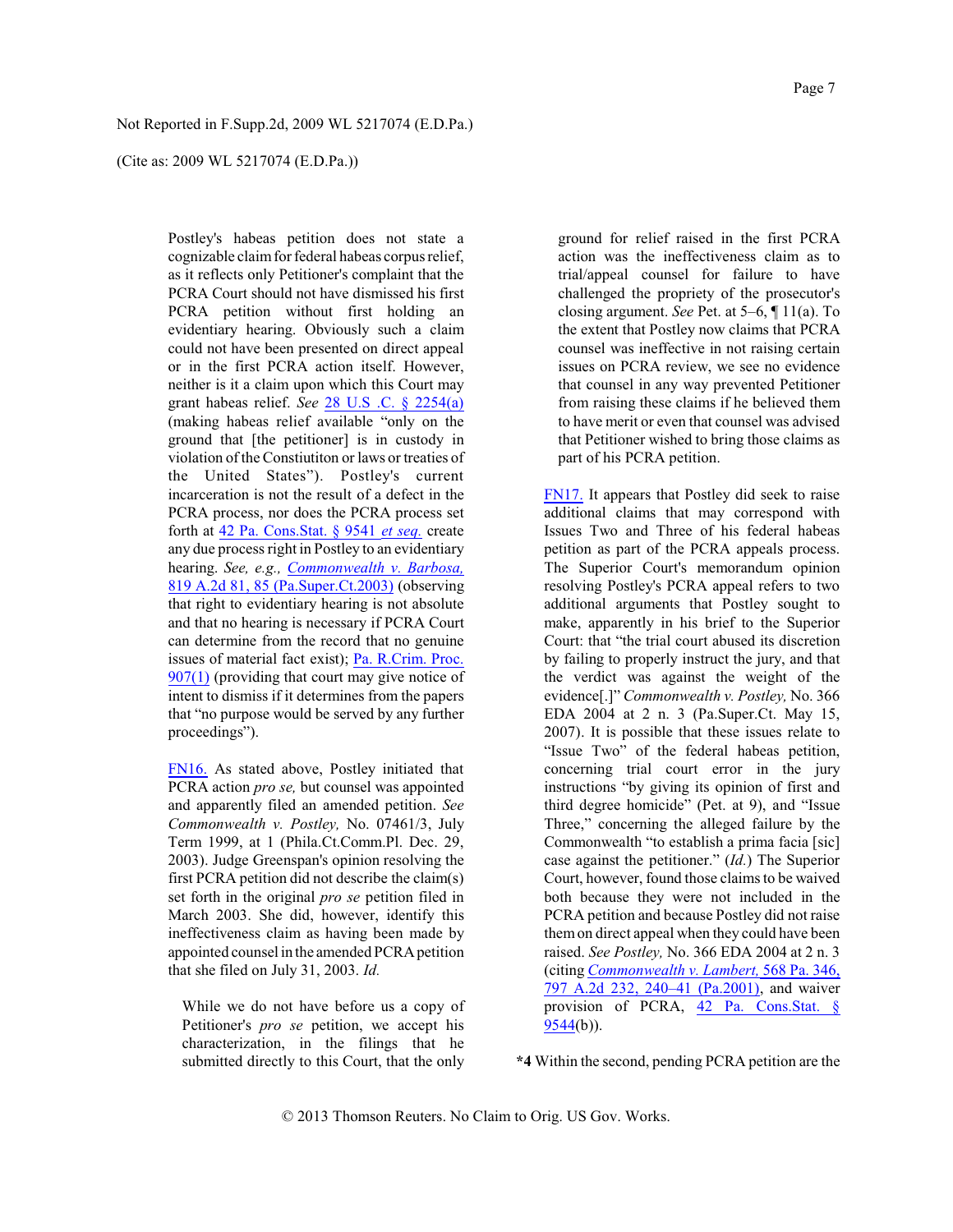(Cite as: 2009 WL 5217074 (E.D.Pa.))

two claims that were not considered by the Superior Court on the earlier PCRA review, as well as the two other substantive issues upon which Postley also seeks federal habeas relief and a variety of other claims. Postley has not suggested in any way that any of these claims are based upon newlydiscovered evidence or a change in applicable law, and they do not appear to be. Instead, the only apparent excuse for the failure to have properly raised these claims in the first PCRA action is that his appointed PCRA counsel failed to raise them. *See, e.g.,* Second PCRA Pet., Doc. No. 12, Resp't Ex. E at p. 3a, "Issues to be Raised on PCRA Petition," ¶ 9 ("PCRA counsel was ineffective for not arguing the Petitioner [']s claims in his first PCRA, or in an amended petition."); *id.* ¶ 10 ("PCRA counsel was ineffective on Petitioner[']s appeal from de[n]ial of Petitioner [']s PCRA, by not arguing issues that Petitioner wished to have raised on his PCRA petition.").[FN18](#page-7-0) The implication of his contentions is that PCRA counsel's failure to have raised these claims in the first PCRA action constitutes sufficient cause, under *Rhines,* for having failed to exhaust these claims before initiating his federal habeas petition.

> <span id="page-7-1"></span><span id="page-7-0"></span>[FN18.](#page-7-1) *But see Commonwealth v. Postley,* No. 366 EDA 2004, slip op. at 2 (Pa.Super.Ct. May 15, 2007) (noting that counsel filed an appellate brief on behalf of Postley following dismissal of his PCRA petition but that he subsequently sought permission to proceed *pro se* and, after a *Grazier* hearing, pursued his appeal without the interference of counsel).

<span id="page-7-3"></span>We disagree that the circumstances here would constitute good cause to satisfy the *Rhines* standard. Petitioner has presented no evidence that he even directed PCRA counsel to raise these claims such that the failure to have presented the claims may be laid solely at counsel's feet—assuming this could even satisfy the "good cause" requirement. *See* Second PCRA Pet., Doc. No. 12, Resp't Ex. E, at p. 3a, ¶ 10 (indicating that these were issues that Petitioner "wished to have raised on his PCRA petition" but providing no allegation or corroboration of any conveyance of that wish to counsel prior to the submission of the amended petition in July 2003). The same is true as to the claims that could have been brought prior to the PCRA action, on direct appeal. Moreover, unlike the

circumstances of the first PCRA action, in which Postley sought to waive counsel and proceed *pro se* on appeal to the Superior Court, there is no evidence that Postley was ever dissatisfied with the performance of his trial counsel in the direct appeal or that he felt that counsel was not being responsive to his requests to preserve certain issues. Petitioner cannot avoid all responsibility for the issues that were or were not presented to the courts in the various stages of direct appeal and PCRA review.

<span id="page-7-2"></span>We have no concern that resolving the "good cause" question against Petitioner here would amount to "trap[ping] the unwary *pro se* prisoner," *[Rhines,](http://www.westlaw.com/Find/Default.wl?rs=dfa1.0&vr=2.0&DB=780&FindType=Y&ReferencePositionType=S&SerialNum=2006397496&ReferencePosition=279)* [544 U.S.](http://www.westlaw.com/Find/Default.wl?rs=dfa1.0&vr=2.0&DB=780&FindType=Y&ReferencePositionType=S&SerialNum=2006397496&ReferencePosition=279) [at 279](http://www.westlaw.com/Find/Default.wl?rs=dfa1.0&vr=2.0&DB=780&FindType=Y&ReferencePositionType=S&SerialNum=2006397496&ReferencePosition=279) (Stevens, J., concurring), or that it will otherwise lead to an unjust result. The circumstances of events here do not warrant use of the stay and abey procedure.  $F_{N19}$ Moreover, separate from the issue of good cause under *Rhines,* this case does not present the district court with the sort of situation *Rhines*sought to remedy. The purpose of *Rhines* is to prevent an otherwise unexhausted and reviewable claim from being barred from federal review. There are no such concerns here because the claims Petitioner has raised in his second, pending PCRA petition do not appear to be reviewable under the AEDPA both because they are already untimely, as discussed further *infra,* and because they were also procedurally defaulted in the state court. The PCRA provides that "[a]ny petition filed under this subchapter ... shall be filed within one year of the date the judgment becomes final." 42 [Pa. Cons.Stat.](http://www.westlaw.com/Find/Default.wl?rs=dfa1.0&vr=2.0&DB=1000262&DocName=PA42S9545&FindType=L) [§ 9545](http://www.westlaw.com/Find/Default.wl?rs=dfa1.0&vr=2.0&DB=1000262&DocName=PA42S9545&FindType=L)(b). As Petitioner's judgment became final 90 days after the October 10, 2002 denial of his petition for allowance of appeal in the Pennsylvania Supreme Court on direct appeal—that is, on January 8, 2003—Petitioner had only until January 8, 2004 to seek collateral relief under the statute on thisissue. The Pennsylvania Supreme Court has stated that the PCRA's one-year statute of limitations acts as a jurisdictional bar and is not subject to equitable tolling. *[Commonwealth v. Fahy,](http://www.westlaw.com/Find/Default.wl?rs=dfa1.0&vr=2.0&DB=162&FindType=Y&ReferencePositionType=S&SerialNum=1999200499&ReferencePosition=222)* [558 Pa. 313,](http://www.westlaw.com/Find/Default.wl?rs=dfa1.0&vr=2.0&DB=162&FindType=Y&ReferencePositionType=S&SerialNum=1999200499&ReferencePosition=222) 737 A.2d [214, 222 \(Pa.1999\)](http://www.westlaw.com/Find/Default.wl?rs=dfa1.0&vr=2.0&DB=162&FindType=Y&ReferencePositionType=S&SerialNum=1999200499&ReferencePosition=222). In addition, the PCRA limitations period is not tolled during the pendency of a PCRA petition. $\frac{FN20}{FN20}$  $\frac{FN20}{FN20}$  $\frac{FN20}{FN20}$  Accordingly, the pending PCRA petition, filed on or about December 3, 2007, appears unquestionably untimely, which in turn renders the claims asserted there procedurally defaulted for purposes of federal habeas review. *See Coleman v. [Thompson,](http://www.westlaw.com/Find/Default.wl?rs=dfa1.0&vr=2.0&DB=708&FindType=Y&SerialNum=1991113585)* [501](http://www.westlaw.com/Find/Default.wl?rs=dfa1.0&vr=2.0&DB=708&FindType=Y&SerialNum=1991113585) [U.S. 722, 111 S.Ct. 2546, 115](http://www.westlaw.com/Find/Default.wl?rs=dfa1.0&vr=2.0&DB=708&FindType=Y&SerialNum=1991113585) L.Ed.2d 640 (1991)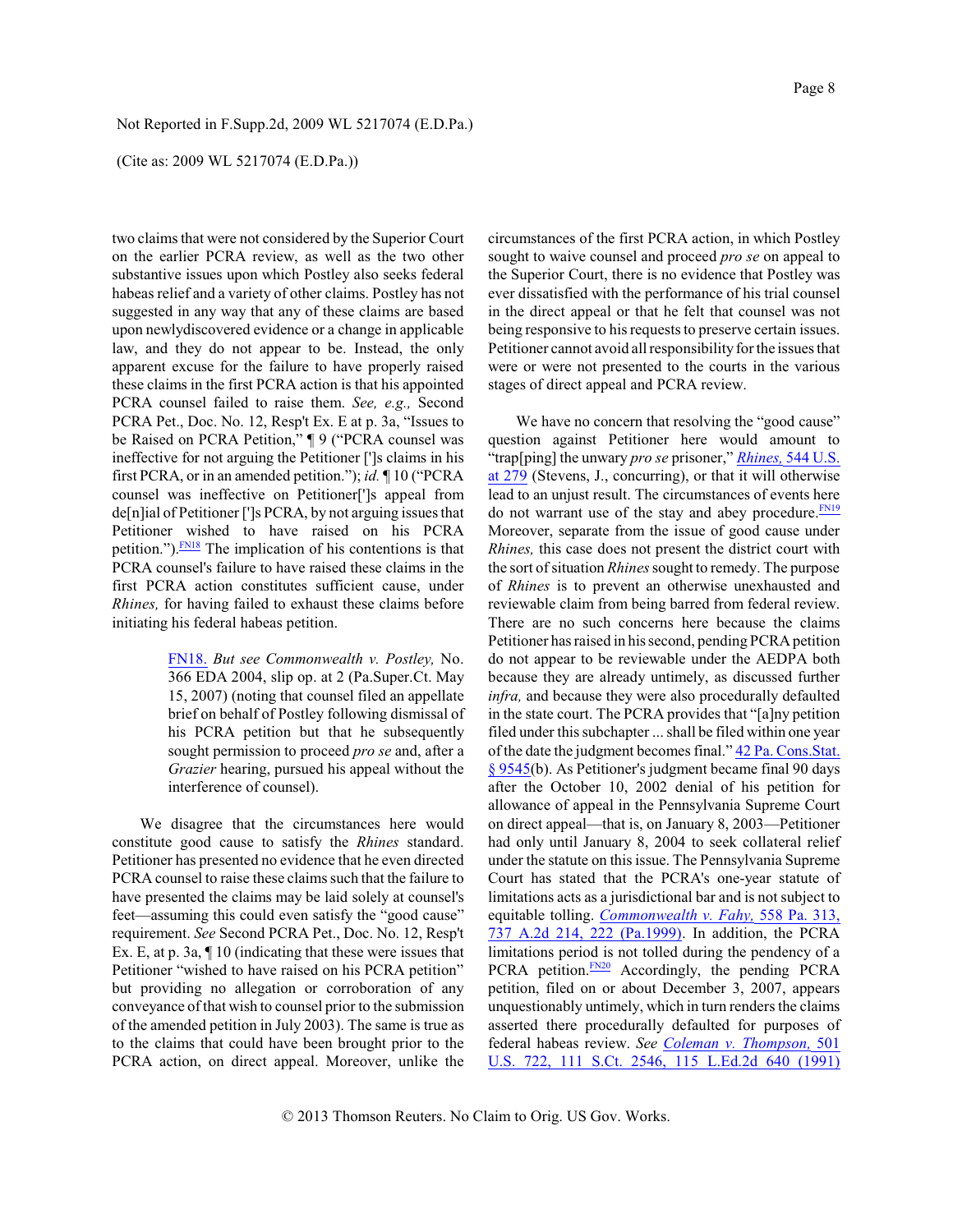(Cite as: 2009 WL 5217074 (E.D.Pa.))

(providing that claim is not reviewable in federal court if review on the merits by the state court was barred by an independent and adequate state procedural rule). $\frac{FN21}{FN21}$  $\frac{FN21}{FN21}$  $\frac{FN21}{FN21}$ 

> <span id="page-8-0"></span>[FN19.](#page-7-2) We recognize that Petitioner apparently did attempt at some point during the PCRA appeal process, e.g., after the PCRA Court dismissed his petition on December 29, 2003, to bring these claims to the attention of the Superior Court. This bypass of the lower court was not permitted. *See Commonwealth v. Postley,* No 366 EDA 2004, slip op. at 2 n. 3 (Pa.Super.Ct. May 15, 2007) (citing *[Commonwealth](http://www.westlaw.com/Find/Default.wl?rs=dfa1.0&vr=2.0&DB=162&FindType=Y&ReferencePositionType=S&SerialNum=2002179893&ReferencePosition=240) v. [Lambert,](http://www.westlaw.com/Find/Default.wl?rs=dfa1.0&vr=2.0&DB=162&FindType=Y&ReferencePositionType=S&SerialNum=2002179893&ReferencePosition=240)* [568 Pa. 346, 797 A.2d](http://www.westlaw.com/Find/Default.wl?rs=dfa1.0&vr=2.0&DB=162&FindType=Y&ReferencePositionType=S&SerialNum=2002179893&ReferencePosition=240) 232, 240–41 [\(Pa.2001\)](http://www.westlaw.com/Find/Default.wl?rs=dfa1.0&vr=2.0&DB=162&FindType=Y&ReferencePositionType=S&SerialNum=2002179893&ReferencePosition=240) for the proposition that claims not included in the PCRA petition are waived). *See also* [Pa. R.A.P. 302\(a\)](http://www.westlaw.com/Find/Default.wl?rs=dfa1.0&vr=2.0&DB=1000262&DocName=PASTRAPR302&FindType=L) ( "Issues not raised before the lower court are waived and cannot be raised for the first time on appeal."). Petitioner also points out that he could not bring these issues before the state court in a second PCRA petition until the adjudication of his first PCRA petition was concluded. *See* Doc. No. 17 at 2 (citing *[Commonwealth v. Lark,](http://www.westlaw.com/Find/Default.wl?rs=dfa1.0&vr=2.0&DB=162&FindType=Y&ReferencePositionType=S&SerialNum=2000061929&ReferencePosition=588)* [560 Pa. 487, 746](http://www.westlaw.com/Find/Default.wl?rs=dfa1.0&vr=2.0&DB=162&FindType=Y&ReferencePositionType=S&SerialNum=2000061929&ReferencePosition=588) A.2d 585, [588 \(Pa.2000\)](http://www.westlaw.com/Find/Default.wl?rs=dfa1.0&vr=2.0&DB=162&FindType=Y&ReferencePositionType=S&SerialNum=2000061929&ReferencePosition=588), for the proposition that "a subsequent PCRA petition cannot be filed until the resolution of review of the pending PCRA petition"). These circumstances, however, do not establish good cause for the failure to have properly presented the claims to the state court in the review of the initial PCRA petition. He has not offered any reason to believe he was unaware, beginning in July 2003, of the identity of the issues that his attorney was in fact pursuing in the first PCRA petition and that he was somehow prevented from including in the initial PCRA review process consideration of these additional claims.

> <span id="page-8-1"></span>[FN20.](#page-7-3) The PCRA provides three exceptions to the statute of limitations. *See* 42 [Pa. Cons.Stat. §](http://www.westlaw.com/Find/Default.wl?rs=dfa1.0&vr=2.0&DB=1000262&DocName=PA42S9545&FindType=L)  $9545(b)(1)(i)$  $9545(b)(1)(i)$ -(iii). There is no evidence that any of them would apply here. Specifically, the failure to raise the claims previously was not the result of government interference; the facts upon which the claims are predicated were not

<span id="page-8-3"></span>unknown to Petitioner; and the claims do not implicate new law. *See id. See also [id.](http://www.westlaw.com/Find/Default.wl?rs=dfa1.0&vr=2.0&DB=1000262&DocName=PA42S9545&FindType=L)* [§](http://www.westlaw.com/Find/Default.wl?rs=dfa1.0&vr=2.0&DB=1000262&DocName=PA42S9545&FindType=L) [9545](http://www.westlaw.com/Find/Default.wl?rs=dfa1.0&vr=2.0&DB=1000262&DocName=PA42S9545&FindType=L)(b)(4) (clarifying that the term "government" interference" "shall not include defense counsel, whether appointed or retained"). Neither Postley's PCRA petition submitted to the state court in December 2007 nor his filings with this Court suggest that these claims could not have been discovered with the exercise of due diligence and litigated earlier, and we see no indication of any government interference preventing him from having litigated all of these claims properly before the PCRA court.

<span id="page-8-2"></span>[FN21.](#page-8-3) Petitioner has not raised facts that would establish the cause and prejudice or fundamental miscarriage of justice exceptions to the procedural default rule here. *See [Coleman](http://www.westlaw.com/Find/Default.wl?rs=dfa1.0&vr=2.0&DB=708&FindType=Y&SerialNum=1991113585) v. [Thompson,](http://www.westlaw.com/Find/Default.wl?rs=dfa1.0&vr=2.0&DB=708&FindType=Y&SerialNum=1991113585)* [501 U.S. 722, 750, 111 S.Ct. 2546,](http://www.westlaw.com/Find/Default.wl?rs=dfa1.0&vr=2.0&DB=708&FindType=Y&SerialNum=1991113585) [115 L.Ed.2d 640 \(1991\)](http://www.westlaw.com/Find/Default.wl?rs=dfa1.0&vr=2.0&DB=708&FindType=Y&SerialNum=1991113585). To the extent that he contends that claims were not properly presented to the state court due to the error of PCRA counsel, those contentions have simply not been sufficiently supported or corroborated with any documentation as to merit consideration for the "cause" component. While the Supreme Court has recognized that "in certain circumstances counsel's ineffectiveness in failing properly to preserve the claim for review in state court will suffice" to establish cause, *[Edwards v.](http://www.westlaw.com/Find/Default.wl?rs=dfa1.0&vr=2.0&DB=708&FindType=Y&SerialNum=2000111327) [Carpenter,](http://www.westlaw.com/Find/Default.wl?rs=dfa1.0&vr=2.0&DB=708&FindType=Y&SerialNum=2000111327)* [529 U.S. 446, 451, 120 S.Ct. 1587,](http://www.westlaw.com/Find/Default.wl?rs=dfa1.0&vr=2.0&DB=708&FindType=Y&SerialNum=2000111327) [146 L.Ed.2d 518 \(2000\)](http://www.westlaw.com/Find/Default.wl?rs=dfa1.0&vr=2.0&DB=708&FindType=Y&SerialNum=2000111327), those circumstances are not present here. "Not just any deficiency in counsel's performance will do ...; the assistance must have been so ineffective as to violate the Federal Constitution." *Id.* The bare assertions that Postley makes in his second PCRA petition that PCRA counsel was "ineffective" in not "arguing" these claims simply fail to meet this high threshold.

**\*5** For the preceding reasons, we conclude that Postley is not entitled to the stay and abey procedure provided by *Rhines* and that the claims asserted in his federal petition are unreviewable as procedurally defaulted claims.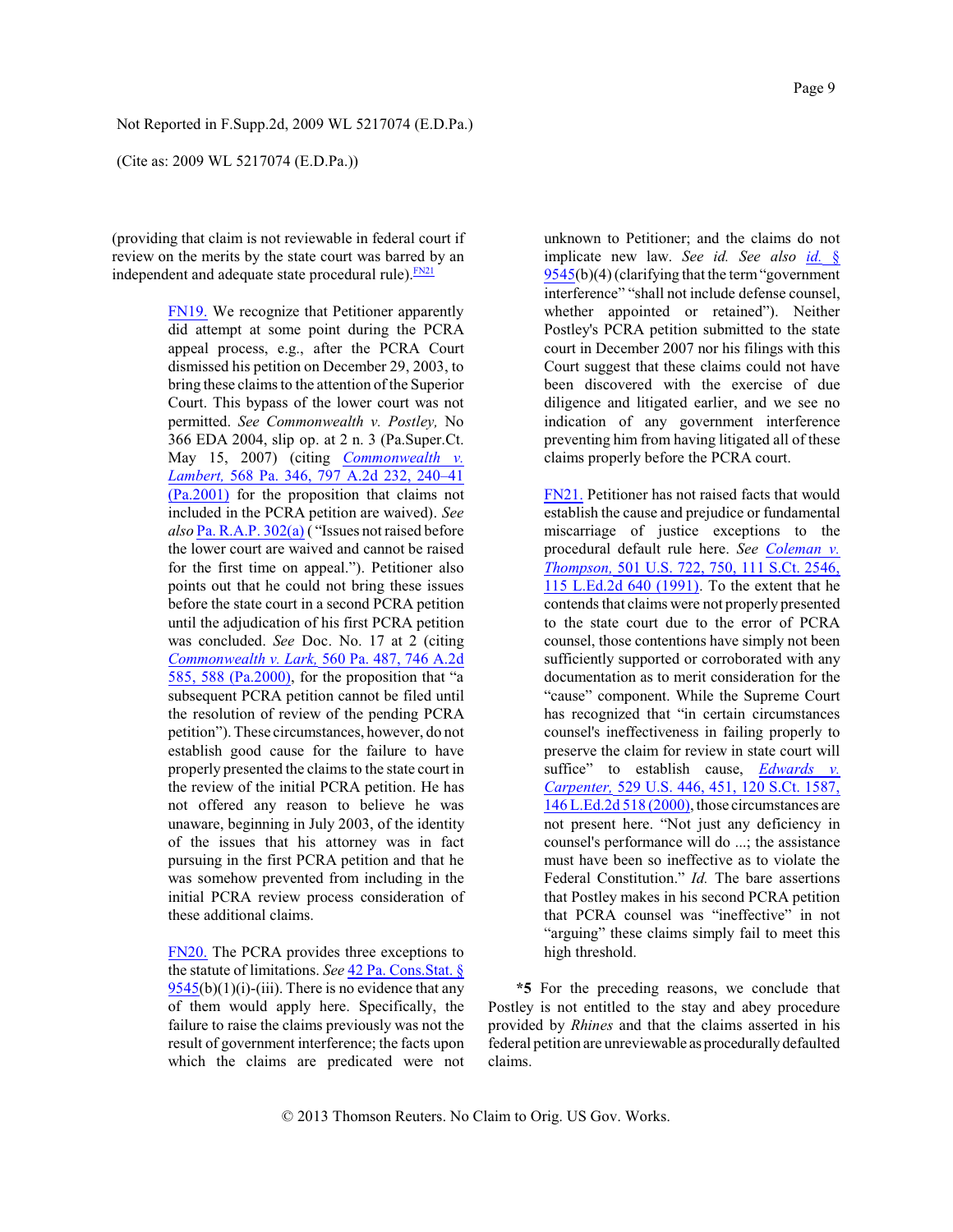(Cite as: 2009 WL 5217074 (E.D.Pa.))

#### **B. Timeliness of Postley's Habeas Petition**

Alternatively, and for the reasons set forth below, we also conclude that Postley's habeas petition is untimely, providing a further rationale for denying his request for a stay of proceedings and requiring that the matter be dismissed with prejudice.

# **1. Commencement of the limitation period**

The Antiterrorismand Effective Death Penalty Act of 1996 ("AEDPA") imposed a one-year period of limitations for filing of an application of a writ of habeas corpus. The statute now provides:

A 1–year period of limitation shall apply to an application for a writ of habeas corpus by a person in custody pursuant to the judgment of a State court. The limitation period shall run from the latest of—

(A) the date on which the judgment became final by the conclusion of direct review or the expiration of the time for seeking such review;

(B) the date on which the impediment to filing an application created by State action in violation of the Constitution or laws of the United States is removed, if the application was prevented from filing by such state action;

(C) the date on which the constitutional right asserted was initially recognized by the Supreme Court, if the right has been newly recognized by the Supreme Court and made retroactively applicable to cases on collateral review; or

(D) the date on which the factual predicate of the claimor claims presented could have been discovered through the exercise of due diligence.

### [28 U.S.C. § 2244\(d\)\(1\)](http://www.westlaw.com/Find/Default.wl?rs=dfa1.0&vr=2.0&DB=1000546&DocName=28USCAS2244&FindType=L&ReferencePositionType=T&ReferencePosition=SP_e07e0000a9f57).

We first consider the date provided by [Section](http://www.westlaw.com/Find/Default.wl?rs=dfa1.0&vr=2.0&DB=1000546&DocName=28USCAS2244&FindType=L&ReferencePositionType=T&ReferencePosition=SP_a7830000870a0)  $2244(d)(1)(A)$ . As described above, the Pennsylvania Supreme Court denied Postley's petition for allowance of appeal on October 10, 2002. He was then allowed a 90–day period in which he could petition the United States Supreme Court to review his case, *see* [U.S. Sup.Ct. Rule](http://www.westlaw.com/Find/Default.wl?rs=dfa1.0&vr=2.0&DB=1004365&DocName=USSCTR13&FindType=L) [13](http://www.westlaw.com/Find/Default.wl?rs=dfa1.0&vr=2.0&DB=1004365&DocName=USSCTR13&FindType=L), but he did not avail himself of that option. (Pet. at 5, ¶ 9(f).) As a result of his failure to seek certiorari, Postley's conviction became final upon the expiration of that period. Section  $2244(d)(1)$  (A) thus dictates the limitations period start date of January 8, 2003. [FN22](#page-9-0)

> <span id="page-9-1"></span><span id="page-9-0"></span>[FN22.](#page-9-1) Postley does not contend that any of the other subsections of Section  $2244(d)(1)$  are applicable to his petition. Rather, the basis for his assertion of timeliness concerns his calculation of the statutory tolling to which he believes he is entitled. *See* Pet'r Reply at 4 ("Therefore, the statute of limitations is still tolling, and further, this Habeas Corpus Petition is timely."). We discuss that issue further, *infra.*

### **2. Statutory tolling**

<span id="page-9-3"></span>We next examine Postley's petition to determine whether he is statutorily entitled to the benefit of tolling the AEDPA limitations period and for what length of time. Section  $2244(d)(2)$  authorizes tolling of the limitations period for the period of time "during which a properly filed application for state post-conviction or other collateral review with respect to the pertinent judgment or claim is pending."  $28$  U.S.C.  $\S$   $2244(d)(2)$ . Postley initiated a PCRA action on or about March 17, 2003, [FN23](#page-9-2) which tolled the limitations period until October 3, 2007, the date upon which the Pennsylvania Supreme Court denied allocator and thereby ended the pendency of "state post-conviction or other collateral review" of that petition. *See also [Lawrence v. Florida,](http://www.westlaw.com/Find/Default.wl?rs=dfa1.0&vr=2.0&DB=708&FindType=Y&SerialNum=2011490670)* [549 U.S. 327, 331–36, 127](http://www.westlaw.com/Find/Default.wl?rs=dfa1.0&vr=2.0&DB=708&FindType=Y&SerialNum=2011490670) S.Ct. [1079, 166 L.Ed.2d 924 \(2007\)](http://www.westlaw.com/Find/Default.wl?rs=dfa1.0&vr=2.0&DB=708&FindType=Y&SerialNum=2011490670) (confirming that statutory tolling ends when state court review of post-conviction proceeding is complete; period of time to seek *certiorari* on post-conviction proceeding would not toll limitations period). Postley had already used 68 days of his limitations period prior to the filing of his PCRA petition, thereby leaving him 297 days from October 4, 2007, or until July 27, 2008, to file his federal petition. He did not do so until September 8, 2008.

> <span id="page-9-2"></span>[FN23.](#page-9-3) See note 4, *supra,* for a discussion regarding the date on which Postley initiated his first PCRA action.

**\*6** Postley apparently believes that the timeliness of

© 2013 Thomson Reuters. No Claim to Orig. US Gov. Works.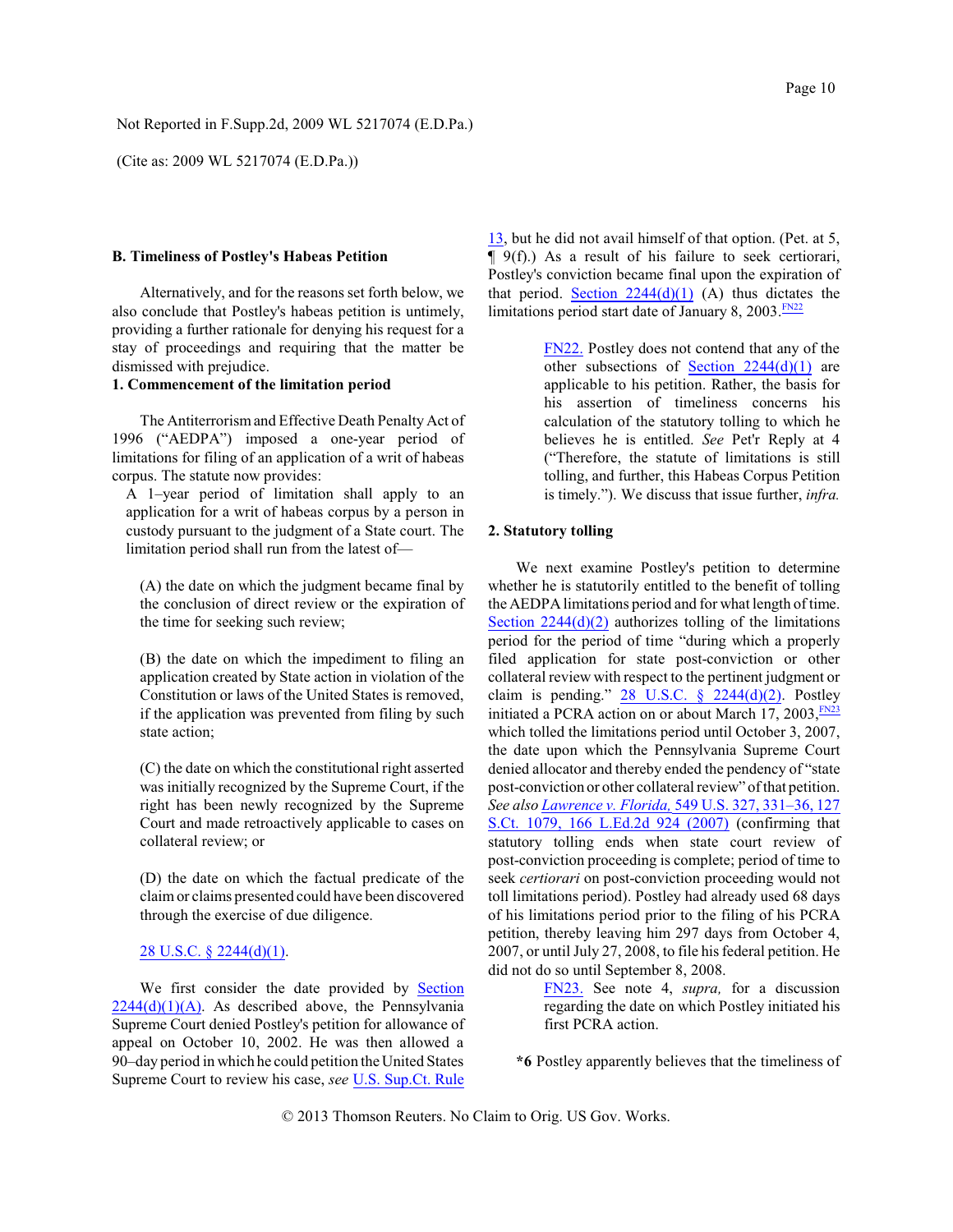(Cite as: 2009 WL 5217074 (E.D.Pa.))

his federal petition is secure because he has a second PCRA petition that has been pending since December 2007. That petition, however, appears untimely under the state PCRA provisions concerning the state time bar, as discussed above. Therefore, it cannot have any effect on the limitations questions presented by the federal habeas petition. *See [Pace v. DiGuglielmo,](http://www.westlaw.com/Find/Default.wl?rs=dfa1.0&vr=2.0&DB=708&FindType=Y&SerialNum=2006522650)* [544 U.S. 408, 414, 125](http://www.westlaw.com/Find/Default.wl?rs=dfa1.0&vr=2.0&DB=708&FindType=Y&SerialNum=2006522650) [S.Ct. 1807, 161 L.Ed.2d 669 \(2005\)](http://www.westlaw.com/Find/Default.wl?rs=dfa1.0&vr=2.0&DB=708&FindType=Y&SerialNum=2006522650) (holding that a PCRA petition that is untimely is not "properly filed" for purposes of the tolling provision in 28 [U.S.C. §](http://www.westlaw.com/Find/Default.wl?rs=dfa1.0&vr=2.0&DB=1000546&DocName=28USCAS2244&FindType=L&ReferencePositionType=T&ReferencePosition=SP_4be3000003be5)  $2244(d)(2)$ ). Postley's filing of an untimely PCRA petition did not toll the statute of limitations for the filing of his habeas petition. The limitations period expired on July 27, 2008. It is clear, therefore, that his petition is untimely absent a valid claim that concerns of equity require that the limitations period be tolled.

#### **3. Equitable tolling**

The Supreme Court has not squarely addressed the question as to whether equitable tolling is applicable to the AEDPA statute of limitations. *See [Pace v. DiGuglielmo,](http://www.westlaw.com/Find/Default.wl?rs=dfa1.0&vr=2.0&DB=708&FindType=Y&SerialNum=2006522650)* [544 U.S. 408, 418 n. 8, 125 S.Ct. 1807, 161 L.Ed.2d 669](http://www.westlaw.com/Find/Default.wl?rs=dfa1.0&vr=2.0&DB=708&FindType=Y&SerialNum=2006522650) [\(2005\)](http://www.westlaw.com/Find/Default.wl?rs=dfa1.0&vr=2.0&DB=708&FindType=Y&SerialNum=2006522650) (noting same). It has noted, however, that, "[g]enerally, a litigant seeking equitable tolling bears the burden of establishing two elements: (1) that he has been pursuing his rights diligently, and (2) that some extraordinary circumstance stood in his way." *[Id.](http://www.westlaw.com/Find/Default.wl?rs=dfa1.0&vr=2.0&FindType=Y&SerialNum=2006522650)* [at 418.](http://www.westlaw.com/Find/Default.wl?rs=dfa1.0&vr=2.0&FindType=Y&SerialNum=2006522650) The Court suggested that it would not extend equitable tolling in a case where the petitioner "s[a]t on his rights for years before he filed his PCRA petition" or where "he also sat on them for five more months after his PCRA proceedings became final before deciding to seek relief in federal court." *Id.* With respect to what might satisfy the "extraordinary circumstance" component, we note that the Third Circuit has identified four narrow circumstances in which equitable tolling may be proper: (1) if the defendant has actively misled the plaintiff; (2) if the plaintiff has in some extraordinary way been prevented from asserting his rights; (3) if the plaintiff has timely asserted his rights mistakenly in the wrong forum; or (4) if the claimant received inadequate notice of his right to file suit, a motion for appointment of counsel is pending, or where the court has misled him into believing that he had done everything required of him. *[Jones v. Morton,](http://www.westlaw.com/Find/Default.wl?rs=dfa1.0&vr=2.0&DB=506&FindType=Y&ReferencePositionType=S&SerialNum=1999240226&ReferencePosition=159)* [195 F.3d](http://www.westlaw.com/Find/Default.wl?rs=dfa1.0&vr=2.0&DB=506&FindType=Y&ReferencePositionType=S&SerialNum=1999240226&ReferencePosition=159) [153, 159 \(3d Cir.1998\)](http://www.westlaw.com/Find/Default.wl?rs=dfa1.0&vr=2.0&DB=506&FindType=Y&ReferencePositionType=S&SerialNum=1999240226&ReferencePosition=159).

Postley has alleged no facts, nor do any appear to be

available to him, that would present any one of these situations to constitute an extraordinary circumstance. He has offered no evidence that he was misled about the limitations period or prevented fromfiling in federal court prior to July 27, 2008 when the limitations period expired. We cannot accept that he timely asserted his federal rights mistakenly in the wrong forum when he filed his December 2007 PCRA petition, as we think the distinction between the forums is quite clear. $\frac{FN24}{FN24}$  $\frac{FN24}{FN24}$  $\frac{FN24}{FN24}$  We conclude that Postley cannot claim the benefit of any period of equitable tolling of the AEDPA limitations period. Therefore, he is subject to the statutory provision and his petition must be considered to be untimely.

> <span id="page-10-1"></span><span id="page-10-0"></span>[FN24.](#page-10-1) There is no evidence that Petitioner simply mailed his papers to the wrong court. Rather, he appears to have submitted a petition on the standard Pennsylvania PCRA petition form to the state court; and he submitted his habeas petition to this Court on the Court's standard form for review of a state court conviction.

# **III. CONCLUSION**

**\*7** Petitioner's request for a stay of hisfederal habeas petition cannot be granted because he has failed to show the requisite good cause as to why he did not exhaust his unexhausted claims before proceeding to federal court. In addition, the petition in its entirety is untimely because it was filed more than a month after the expiration of the limitations period. The Court is thus precluded from granting any relief on the petition pursuant to  $28 \text{ U.S.C.}$  $2244(d)(1)$ .

Pursuant to Local Appellate Rule 22.2 of the Rules of the United States Court of Appeals for the Third Circuit, at the time a final order denying a habeas petition is issued, the district judge is required to make a determination as to whether a certificate of appealability ("COA") should issue. Under  $28$  U.S.C. §  $2253(c)$ , a habeas court may not issue a COA unless "the applicant has made a substantial showing of the denial of a constitutional right." When a federal court denies a habeas petition on procedural grounds without reaching the underlying constitutional claims, a COA may not issue unless the prisoner demonstrates that jurists of reason